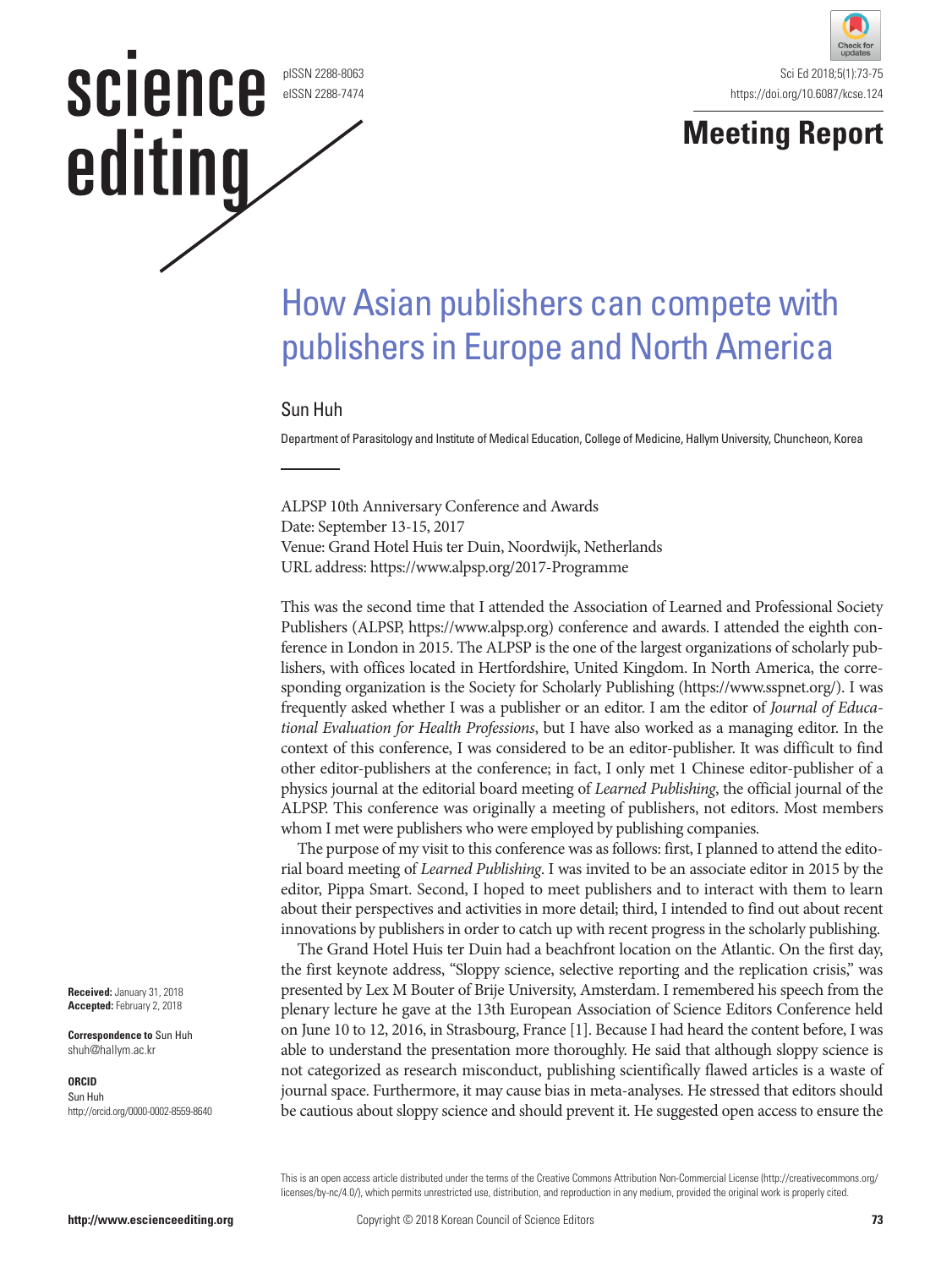### science editing

transparency of reports and open data policies to ensure the transparency of data. He also suggested the following approach to promote transparency: not to focus on the impact factor and citations, but to reward proper protocols, studies reporting negative data, data sharing, replication, dissemination, and application. Transparency can be achieved through nudging and forcing by the institutional review board, funders, and journals by reviewing study protocols at the first stage of research. If the study protocol is approved, the researchers can conduct the study and obtain the data. The journal can also review the study protocol as a first step, and then the data and interpretation can be submitted after data collection. Funders also can pay step by step. The feasibility of journals engaging in nudging and forcing via step-by-step procedures should be considered more carefully. In such a system, researchers would submit each study protocol to the institutional review board and to a journal. After receiving approval, they would conduct the research and submit the final data. Therefore, this system would involve 2-step submissions. I am not sure whether I would be able to adopt this system for my journal.

My journal was the first mover in Korea to adopt an open data policy, starting in March 2016 [2]. This policy was smoothly established, without any difficulties, thanks to the cooperation of authors [3]. An open data policy may be able to guarantee replicability. However, if the raw data themselves are falsified, it would be difficult to check the scientific validity of a study. Although no scientists are expected to provide falsified raw data, there was a report that pooled weighted average of 1.97% (n= 7; 95% confidence interval, 0.86 to 4.45) of scientists admitted to have fabricated, falsified or modified data or results at least once—a serious form of misconduct by any standard [4]. Other presentations and discussions are available from: https://www.alpsp.org/2017-Programme and YouTube (https://www.youtube.com/playlist?list= PLYB4k71c VIeXa2ddgXqIJiCi2MmX4Z39\_) [cited January 30, 2018]. One of the most interesting topics was the Escalex project, by IFIS Publishing, which was 1 of the 7 finalists for the ALPSP Awards for Innovation in Publishing. This project provides food regulatory information from various countries. A variety of information technologies were utilized to build this system. The award in 2017 was presented to the Publons and Source Data projects from EMBO. Publons was founded in 2013, and is a pioneering global peer-review data and recognition platform. It was a breakthrough idea. The Source Data project provides dataset and metadata linking, data searching, and dissemination of data. Data have become more important year by year. EMBO's approach to data was beautiful and intuitive.

As I listened to the speeches at the conference, I noticed

Sun Huh

that there were no presentations by publishers from Asia, as no Asian publishers were invited to present at the conference. This may have been because there are not many international publishing companies in Asia and because publishers from Asia could attend the ALPSP conference on an individual basis. I met a publisher from Profeza, India (http://profeza. com/) in the lobby. He explained their system for open data and laboratory data and how they were linked to in the articles. It was fantastic to see a direct and simple link from articles to data. It may be convenient for readers and researchers to read the article and check the data at the same time.

At lunch time on the second day, there was an editorial board meeting of *Learned Publishing* led by Pippa Smart, the editor of the journal. I made the following suggestions that have already been introduced at my journal: first, adopting an open data policy; second, Medline indexing; third, including a declaration of conflicts of interest; and fourth, requesting informed consent agreements for articles with human subjects. My suggestions were all discussed and accepted, and the follow-up work was started. I am especially interested in Medline indexing, which may provide more convenient searching and better visibility. I was very happy that my suggestions were accepted and processed after the board meeting. Other topics were also discussed, including Altmetrics and marketing. A new leaflet was introduced and the new name card of the journal was provided to the editorial board members. Although the board meeting took approximately an hour, the discussion was very active. It was particularly impressive that we were connected with board members who could not attend the conference via telephone or Internet. I could hear the voices of fellow board members through a speaker. I also hope to adopt this tele-meeting system for my journal's editorial



**Fig. 1.** Pamphlets displayed at the lobby of the 10th Association of Learned and Professional Society Publishers conference and award.